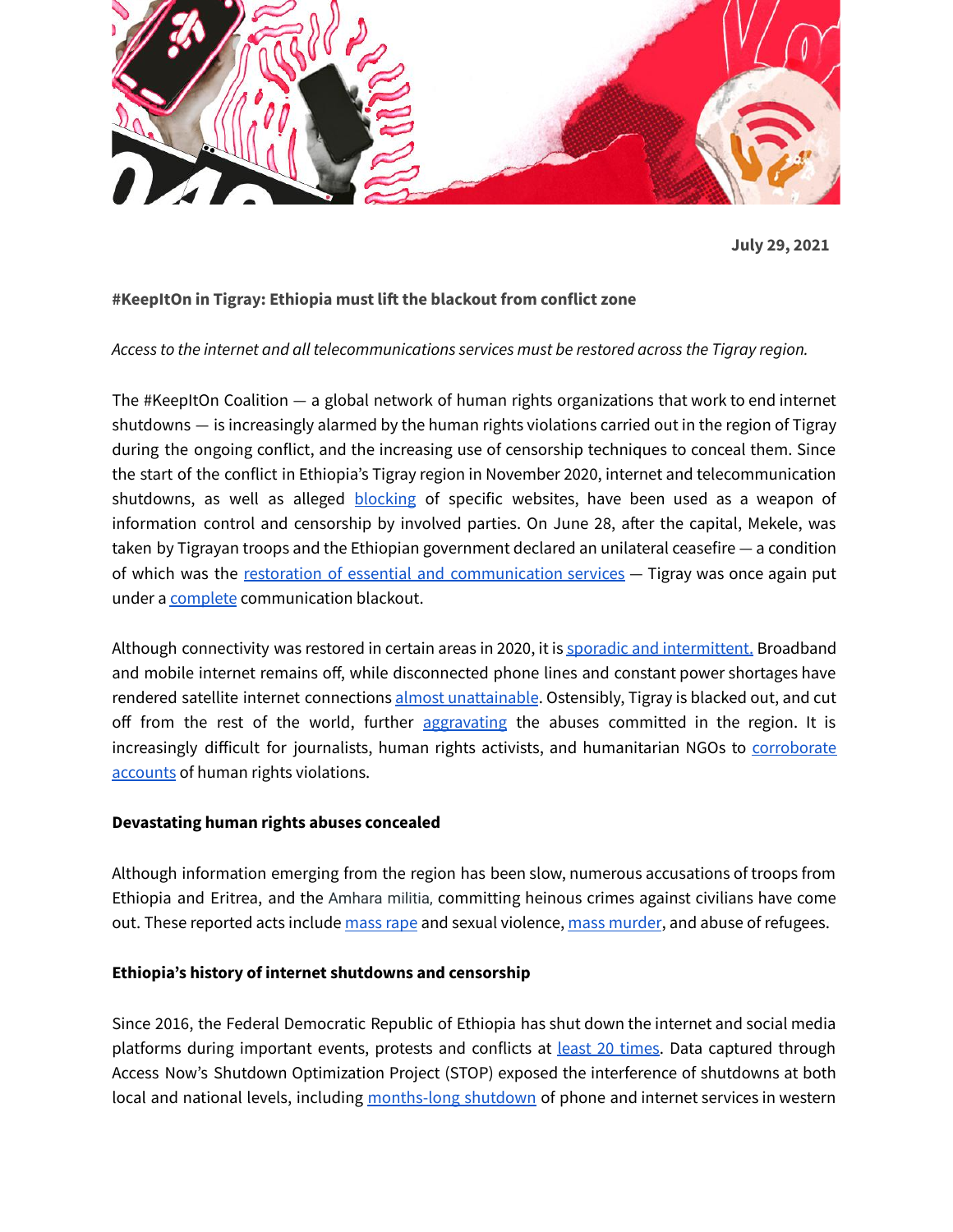

Oromia starting in January 2020 and the [month-long](https://www.accessnow.org/keepiton-ethiopian-government-must-end-arbitrary-internet-shutdowns/) complete internet shutdown following the assassination of artist Haacaaluu Hundeessaa in June 2020. Accusations have also been levelled against the Tigray Defence Force, when in December last year, the state-owned Ethio Telecom [accused](https://addisfortune.news/news-alert/ethio-telecom-claims-regional-operations-in-meqelle-tampered-with/?fbclid=IwAR0wsczeoVcnb8nVudoEW7JM162tpj7qZNxaejztkgb3aRu5W1vJcdiZnZ0) the [group](https://addisfortune.news/news-alert/ethio-telecom-claims-regional-operations-in-meqelle-tampered-with/?fbclid=IwAR0wsczeoVcnb8nVudoEW7JM162tpj7qZNxaejztkgb3aRu5W1vJcdiZnZ0) of sending armed militia to tamper with phone and internet communication infrastructure in Tigray.

The current disruption of both broadband and mobile internet in the Tigray region follows the government's pattern of disrupting services during periods of unrest, but is the longest incident since the current government came to power in April 2018. The #KeepItOn coalition has [repeatedly](https://www.accessnow.org/keepiton-ethiopia-election-2021/) called on [authorities](https://www.accessnow.org/keepiton-ethiopia-election-2021/) in Ethiopia to reconnect people across the nation, and ensure open, secure and free access to the internet and digital communication platforms across the country at all times.

## **Ethiopia's legal obligations**

**Ethiopia's legal obligations are clear.** The Government of Ethiopia has ratified regional and international frameworks such as the legally-binding [International](https://www.ohchr.org/en/professionalinterest/pages/ccpr.aspx) Covenant on Civil and Political [Rights](https://www.ohchr.org/en/professionalinterest/pages/ccpr.aspx) (ICCPR), and the African Charter on Human and [People's](https://www.achpr.org/legalinstruments/detail?id=49#:~:text=The%20African%20Charter%20on%20Human,freedoms%20in%20the%20African%20continent.) Rights. Both provide for the protection and promotion of the rights of freedom of opinion and expression, assembly, and access to information — offline and online.

In 2019, the government of Ethiopia noted a [recommendation](https://www.ohchr.org/EN/HRBodies/UPR/Pages/ETIndex.aspx) put forward by the government of Australia during the third cycle Universal Periodic Review to "ensure that civil and political rights, particularly freedom of association and freedom of expression, are upheld, including by ending the practice of Internet shutdowns."

The African Commission on Human and Peoples' Rights (ACHPR) Resolution from 2016 [recognizes](https://www.achpr.org/sessions/resolutions?id=374) the "importance of the internet in advancing human and people's rights in Africa, particularly the right to freedom of information and expression." The ACHPR/Res. 362 (LIX) 2016 also condemns the "emerging practice of State Parties interrupting or limiting access to telecommunication services such as the internet, social media, and messaging services." Additionally, UN experts and [high-level](https://documents-dds-ny.un.org/doc/UNDOC/LTD/G21/173/56/PDF/G2117356.pdf?OpenElement) officials including the UN Secretary-General — have [affirmed](https://undocs.org/A/74/821) that "blanket Internet shutdowns and generic blocking and filtering of services are considered by United Nations human rights mechanisms to be in violation of international human rights law", as they affect people's access to information, freedom of expression and communication and political participation.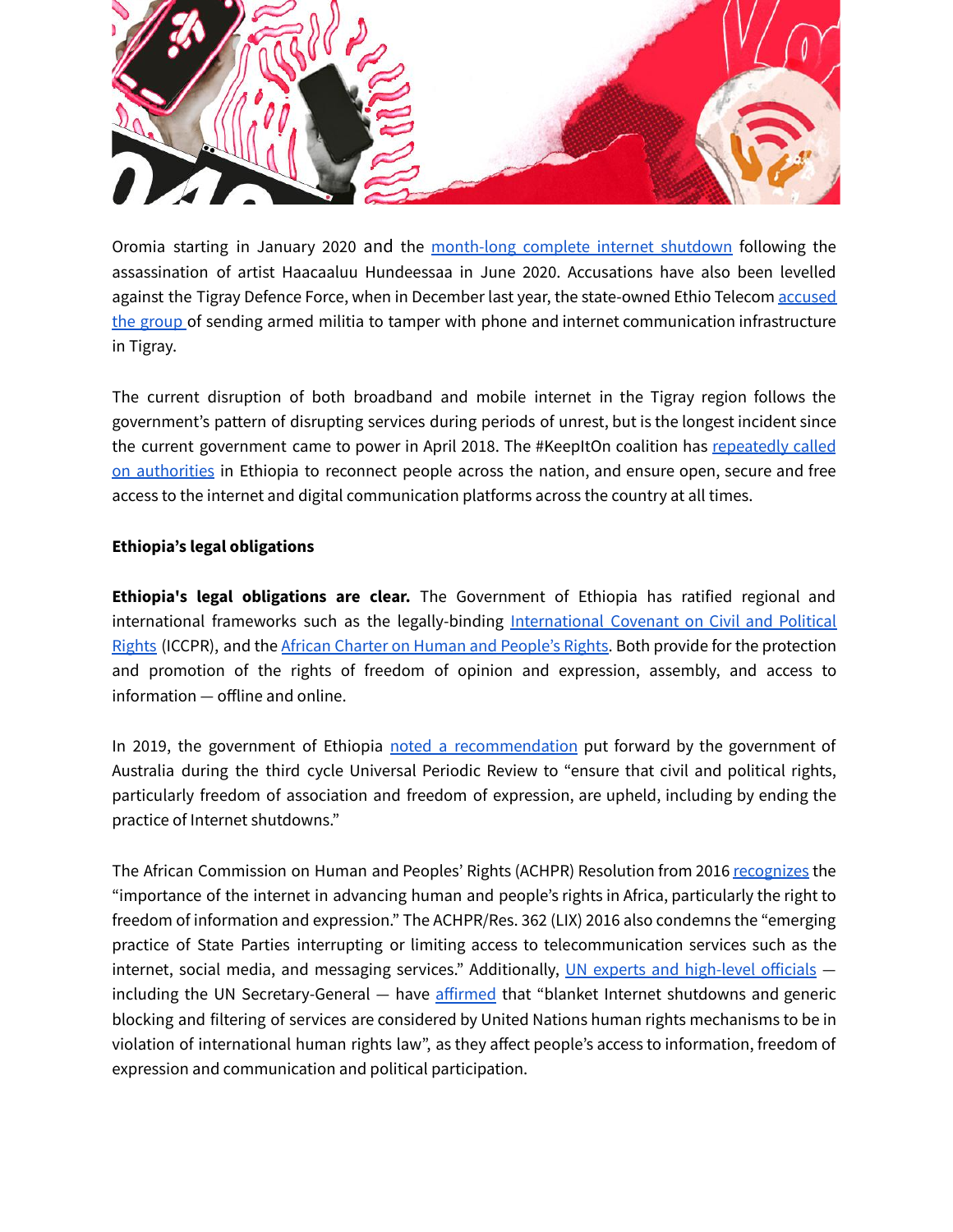

**Access to the internet and telecommunications is a lifeline in times of crises**

The internet, social media platforms, and other telecommunications play a critical role during peacetime, and through times of social and political unrest, crises, and conflict. They provide spaces for communicating, public debate, seeking public information, reporting and documenting events, and holding governments accountable for their actions. Journalists, human rights defenders, civil society actors, and other relevant stakeholders count on the internet and digital platforms to monitor, document and report on conflicts, and provide emergency support and resources during health and humanitarian crises.

As organizations that believe in the power of the internet as an enabler of human rights, we affirm its restoration will benefit millions of people across Ethiopia, and the world. The ongoing internet and communications blackout in Tigray is endangering lives, serving as a cover for human rights abuses and denying people access to health-related information during the ongoing pandemic, and humanitarian and emergency services.

## **Recommendations**

We once again urge all parties to the Tigray conflict to:

- **1. Stop shutting down the internet and digital communication services in the Tigray region; and**
- **2. Immediately facilitate conditions to enable the reinstatement of full internet access in Tigray and all areas currently targeted by internet shutdowns;**

We also urge the Ethiopian government to:

**3. Refrain from arbitrarily shutting down access to the internet, telephone communication, and social media platforms, and publicly commit to assuring the people of Ethiopia that the internet remains open, accessible, inclusive, and secure throughout the conflict and thereafter;**